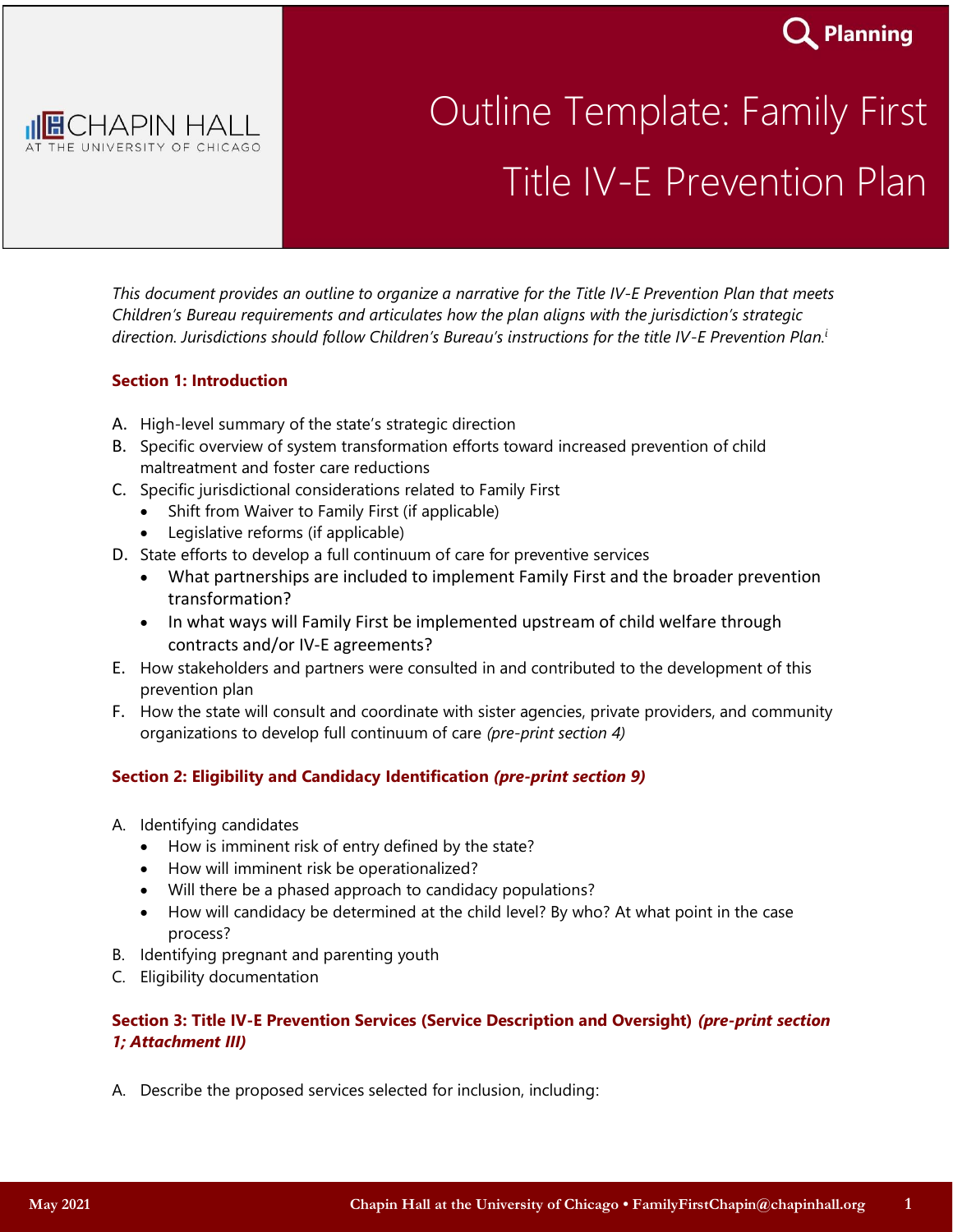- The specific adaptation or model of each proposed service; the version of the book, manual, or other available documentation that will be used and consistency with model approved by the Title IV-E Clearinghouse.
- Target population for each service
- Level of evidence assigned by the Title IV-E Clearinghouse
- Intended outcomes for each service
- B. Describe the rationale for selecting each service
- C. Plan to ensure that each EBP is being delivered within a trauma-informed framework
- D. Implementation Plan
	- Implementation structure (optional)
	- Extent to which there will be a phased approach to implementation
	- EBP procurement processes new or expanded EBPs (if applicable)
	- Strategies to support implementation
	- Activities to ensure fidelity and outcomes monitoring
	- How information learned from monitoring activities will be used to refine and improve service delivery

## **Section 4: Child Specific Prevention Plan**

- A. Process for developing child-specific prevention plans for candidates and prevention plans for pregnant and parenting youth
- B. Process for assessing service need
- C. Description of processes to ensure appropriate service referral, linkage, and oversight for prevention candidates, including redeterminations of candidacy and revisions to the prevention plan
- D. Integrating the child-specific prevention plans within the CCWIS system
- E. How prevention services will be coordinated with other services provided to the child/family under the IV-B plan *(pre-print section 4)*

# **Section 5: Monitoring Child Safety** *(pre-print section 3)*

- A. Description of state's approach to monitoring and overseeing the safety of children receiving title IV-E preventive services throughout the service delivery period
- B. Staff roles and responsibilities for assessing and monitoring risk throughout service delivery
- C. Description of what tools will be used and protocols and timeframes for administering them

# **Section 6: Evaluation Strategy and Waiver Request** *(pre-print section 2; Attachment II)*

- A. Overall approach to evaluation and CQI of preventive programs
- B. Theory of change/Logic Model (optional)
- C. Evaluation waiver request justification, including: (if applicable)
	- Description of the strength of evidence for each EBP's effectiveness
	- Description of each EBP's applicability to the state's population and/or positive impact on more than on target outcome
- D. Details of CQI strategy for proposed interventions, including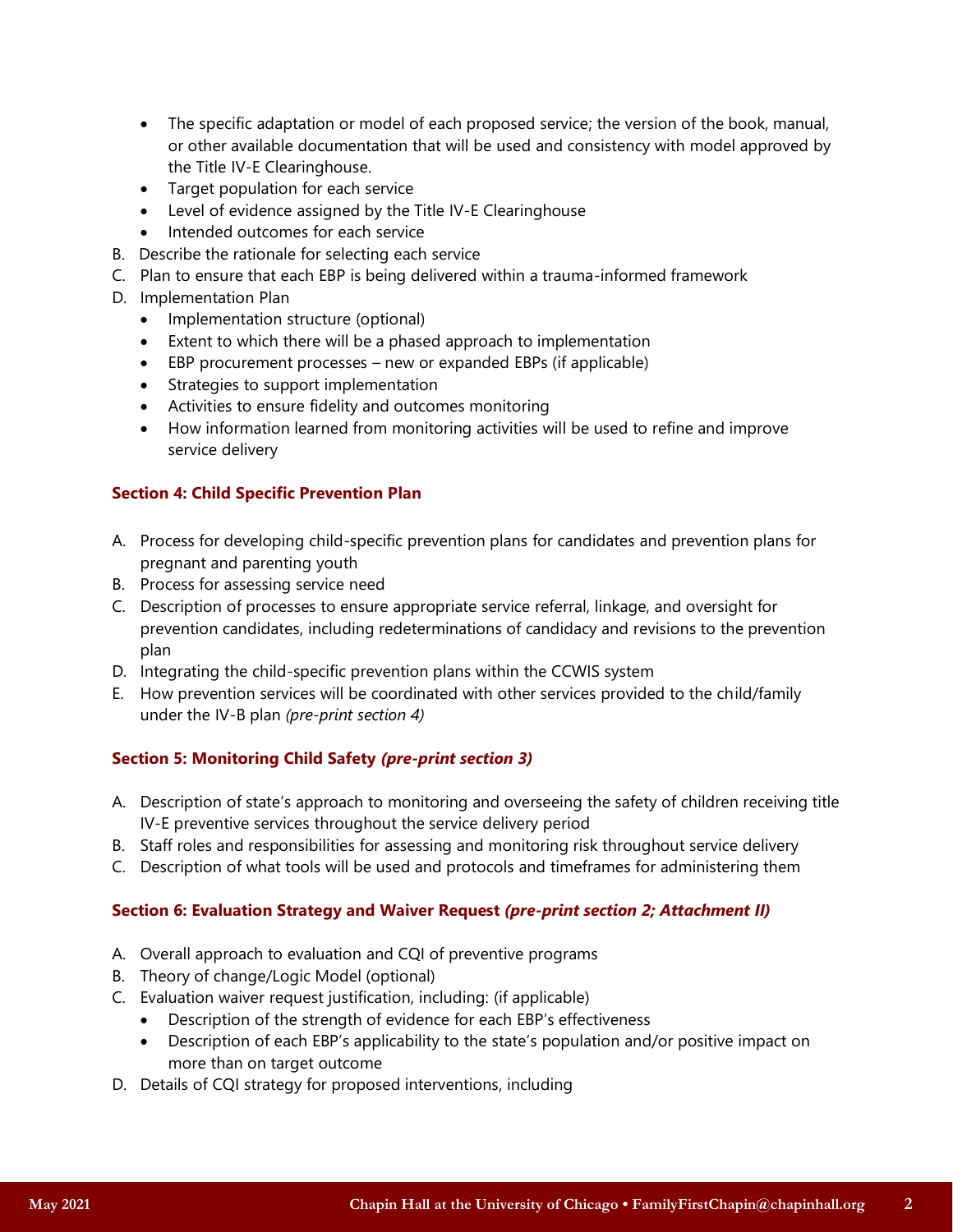- How CQI measurement will be tailored for each proposed service (timelines and monitoring mechanisms)
- How fidelity to the evidence-based model will be monitored for each program or service (fidelity instruments that will be used and approach to coordination with community-based providers and model developers)
- What are the plans to determine quality of practice and impact on intended outcomes for EBPs (key research questions; measurement framework; data collection procedures including tools or instruments, if known; data analysis plan)
- What are the plans to involve stakeholders in CQI practices and meaning-making
- How information learned from CQI will be used to refine and improve practices (e.g., description of content, audience, and frequency for regular reports/feedback)
- What are the plans to apply a race-equity lens to CQI/evaluation activities (optional)
- E. Details of evaluation strategy for proposed interventions including timeline, goals, logic model, research questions, data collection strategies, sampling, and data analysis plans for each service. Includes detail on:
	- Process evaluation
	- Outcome evaluation
	- Cost evaluation (optional)

## **Section 7: Child Welfare Workforce Training and Support** *(pre-print section 5)*

- A. EBP provider workforce
	- Ensuring the provider workforce is trauma-informed
	- Ensuring providers have the skills and capacities to deliver the EBPs selected, including specific plans to fulfill provider training requirements for proposed EBPs
- B. Child welfare agency workforce Training plans and strategies related to:
	- Identifying candidates and developing child-specific prevention plans
	- Conducting risk and safety assessments
	- Engaging families in the assessment of strengths, needs, and the identification of appropriate services
	- Linking families with appropriate, trauma-informed, evidence-based services to mitigate risk and promote family stability and well-being
	- Oversight and evaluation of the continuing appropriateness of the services
	- Implications for Title IV-E training plan (Optional)

#### **Section 8: Prevention Caseloads** *(pre-print section 7)*

- A. Description of the plan for determining caseload size and type for prevention caseworkers
- B. Description of how the execution of this plan will be managed and overseen

# **Section 9: Assurance on Prevention Program Reporting** *(pre-print section 8; Attachment I)*

#### **APPENDICES/ATTACHMENTS**

Required:

• State title IV-E prevention program reporting assurance – filled